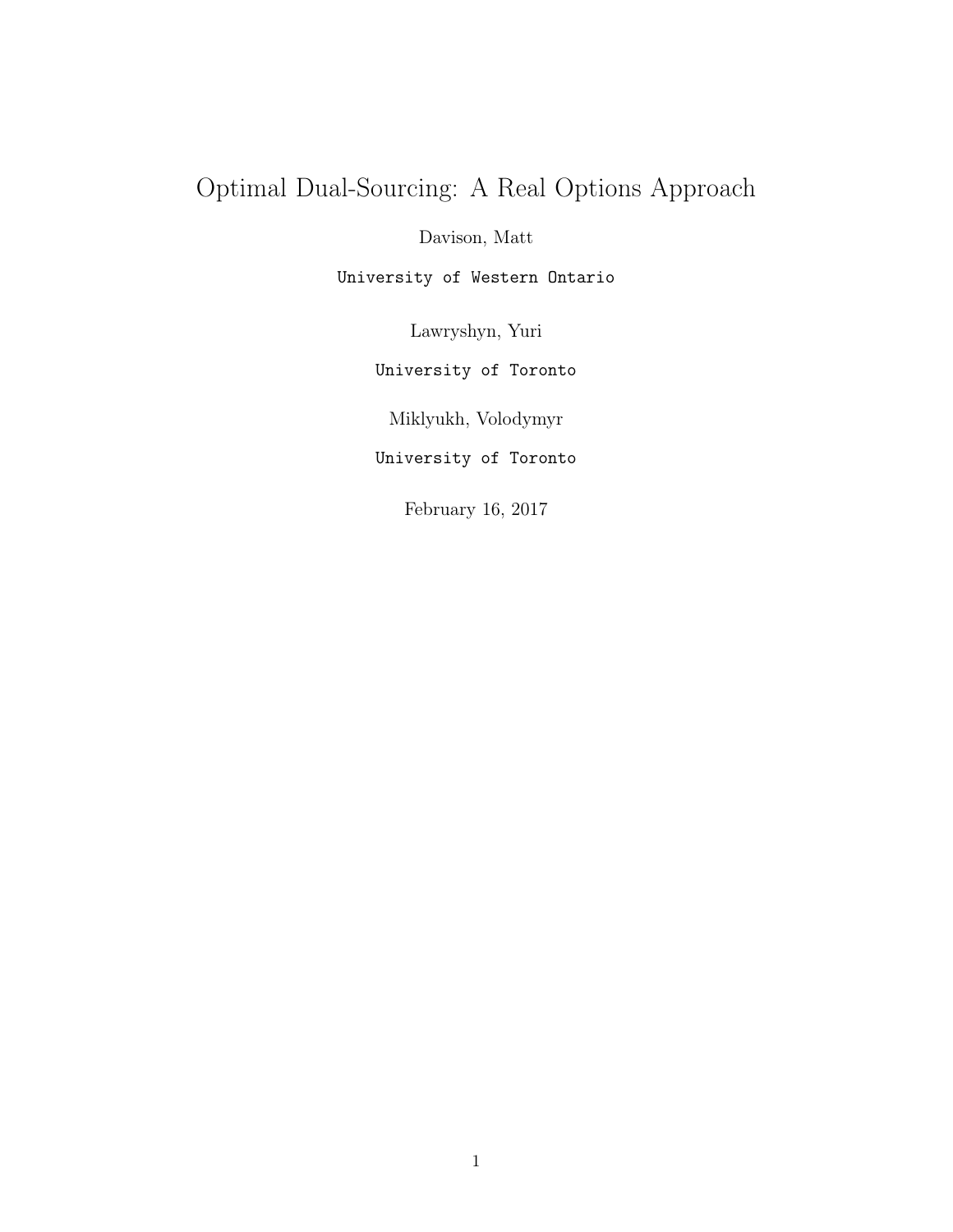#### 1 Introduction

To maximize profit in the manufacturing sector, businesses turn to offshore production because of the low manufacturing costs. However, due to uncertain consumer demand and long lead times, it is difficult to determine an optimal offshoring strategy. In order effectively hedge the risk associated with offshoring, a dual-sourcing model is proposed. The dual-sourcing model enables companies to maximize their profit while eliminating risk by applying a real options approach to decision making.

Consider the case of the production and sale of winter boots. As a seasonal item, winter boots experience high demand during the winter months. However, it is difficult for retailers to accurately determine the expected demand at a future date due to the unknown weather. Offshore lead times can be up to six months or more and the costs of over or under production can be significant. The problem can be simplified as a single-period stochastic demand problem. Our approach, provides an optimal order quantity for the unknown demand as a dual-sourcing model. A portion of the expected demand would be purchased from the offshore manufacturer months in advance, accounting for the large lead time required. As time moves forward, the expected demand for boots becomes more certain based on the seasonal changes, and another order will be placed from an onshore (local) manufacturer with a much shorter lead time to meet this demand. This effectively hedges the offshore manufacturing option and allows for profit maximization.

The purpose of this paper is to provide a psuedo-analytical solution to a single-period dualsourcing problem for perishable or seasonal goods under a general demand distribution. Future work would consider multiple demand and sourcing periods from the local manufacturer to determine a more realistic scenario. This more complicated approach, however, will no longer be psuedoanalytical and will require numerical methods to solve. Furthermore, we can consider the demand to be an observable process correlated to a traded, which can be hedged to reduce profit uncertainty.

#### 2 Literature Review

Profit maximization in the retail industry can be summarized by optimal inventory control. [\(K.J. Ar](#page-8-0)[row, 1951\)](#page-8-0) developed what is now known as the Newsvendor model as a means of determining optimal inventory levels for a perishable product with fixed costs and unknown demand. This model has been expanded both as single-sourcing and multiple sourcing models. [\(Mahmut Parlar, 1996\)](#page-8-1) considered a model where disruptions in product supply are prevalent and developed average cost models for single and multiple suppliers under constant demand, utilizing a Markov chain process for the case of two suppliers. Analytical closed-form solutions for single period dual-sourcing inventory control with supply disruptions for both channels were developed by [\(Anastasios Xanthopoulos,](#page-8-2) [2011\)](#page-8-2).

Assuming a stochastic supply (yield) with a known demand, in special cases such as agricultural production, [\(Keren, 2009\)](#page-8-3) considers additive and multiplicative yield risks within a single-period demand. Expanding on this, assuming an unlimited supply capacity with unreliable yield, [\(Lei Shu,](#page-8-4) [2015\)](#page-8-4) shows that the value of the optimized expected utility becomes less sensitive to the initial inventory level as the degree of risk aversion decreases. Very detailed reviews of various supply chain risks and their management styles have been done by [\(Tang, 2006\)](#page-8-5) and [\(William Ho, 2015\)](#page-8-6).

Our model does not consider disruptions on the supplier-end, and instead treats the local supplier as a source of hedging. It is standard practice in industry for managers to have an "emergency" supplier that can provide needed service during times of peak demand when standard inventory management does not suffice. Early research from [\(Barankin, 1961\)](#page-8-7) focused exactly on this issue an instantaneous delivery problem with a regular lead time of one period. For the case when the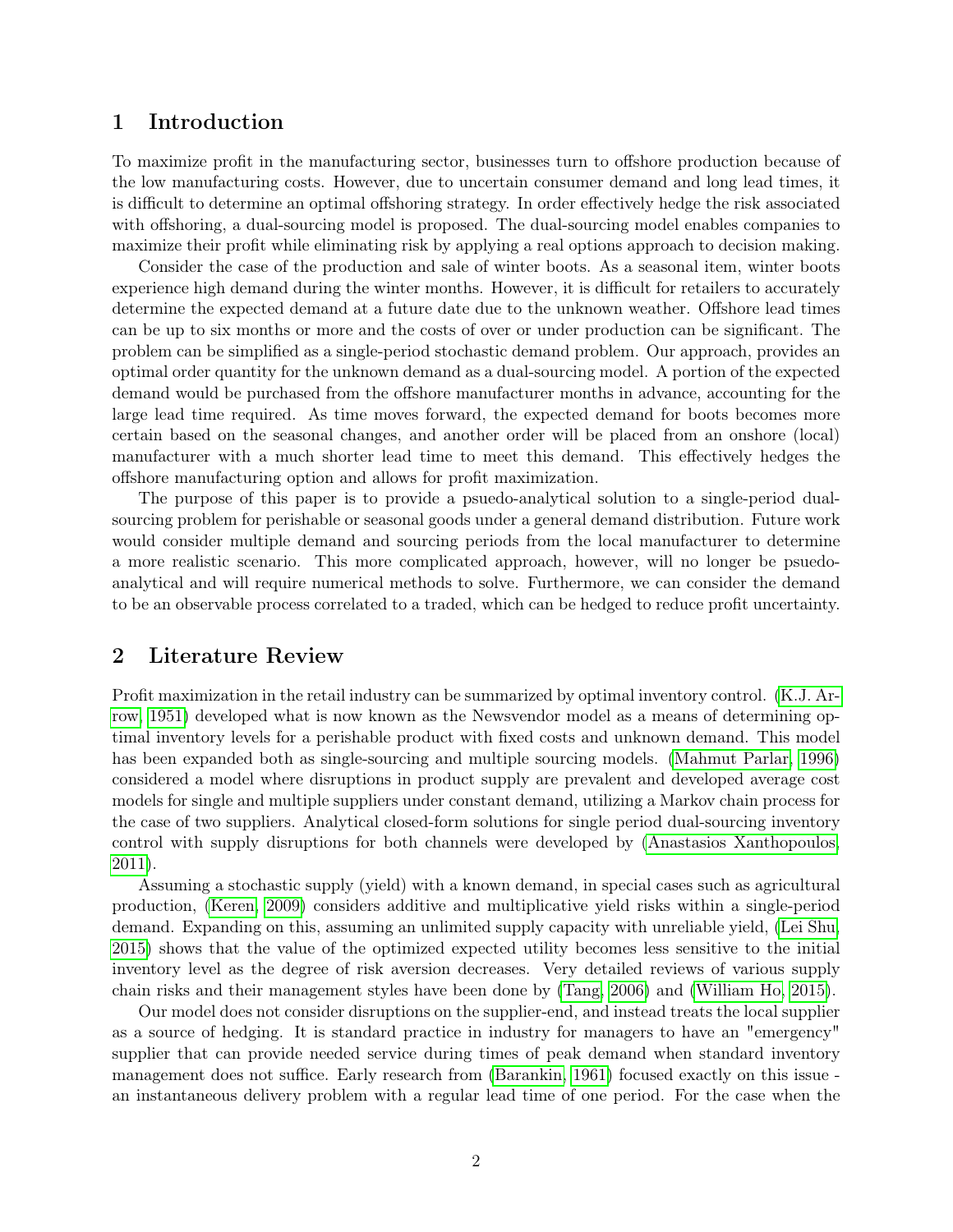lead-time difference between the two suppliers was exactly one period, [\(Fukuda, 1964\)](#page-8-8) determined that the optimal order policy is a dual-index policy (DIP). A much more complex problem of when the lead time differences are more than one period between the suppliers, the optimal policy becomes difficult to compute and has a complex structure [\(Whittemore, 1977\)](#page-8-9). This issue of various multiple sourcing models is reviewed in depth by [\(Minner, 2003\)](#page-8-10).

For situations when the difference between lead times is very large, [\(Veeraraghavan, 2008\)](#page-8-11) showed that these cases perform very closely to that of a DIP by separating the optimization of a two-dimensional DIP to two one-dimensional optimization problems with deterministic lead times. [\(Joachim Arts, 2011\)](#page-8-12) then went on to use Markov chains to optimize the DIP as two one-dimensional problems with stochastic regular lead times.

#### 3 Model Formulation

Our model formulation proceeds as follows. Consider an unknown demand X faced by the local company (LC) for a certain item is assumed to be a positive stochastic random variable with a probability density function  $f_X(x)$  and a cumulative distribution function  $F_X(x)$ . Assume the case of a LC requiring product at time  $T$ . They have the ability to order  $M$  units of the product from an offshore manufacturer at time  $t_0$  at a cost per item of  $C_M$ . Similarly, they have the option to order U units from an onshore (local) manufacturer at time  $\tau$ , in the future where  $t_0 < \tau < T$ , at a cost per item of  $C_U$ . The offshore manufacturer has a significantly longer production lead time than the local manufacturer so order quantities at times  $t_0$  have to be decided long before the selling period T. On the other hand, the offshore manufacturer has much lower production cost than the local manufacturer  $(C_M < C_U)$ . The units are sold for a price P per item and have a salvage value of  $P_{Salt}$ . In the event that the demand is higher than the amount of stocked units available for sale, the local company faces lost sales or a strategic price of  $P_{Strat}$  per unit.

The expected profit function faced by the LC based on the order quantities  $M$  and  $U$  from the offshore and onshore manufacturers, respectively, is given by

$$
\mathbb{E}[Profit(M, U)] = \mathbb{E}[min(X, M + U)P + P_{Salv} \cdot (M + U - X)^{+}
$$

$$
-P_{Strat} \cdot (X - M - U)^{+} - MC_M - UC_U]
$$

$$
\tag{1}
$$

<span id="page-2-0"></span>which can be expanded into nested expectations based on the order times  $t_0$  and  $\tau$  as shown in the following equation

$$
\mathbb{E}[Profit(M, U)] = \mathbb{E}[-MC_M + \mathbb{E}_{\tau}[\min(X, M + U)P + P_{Salv} \cdot (M + U - X)^{+} - P_{Strat} \cdot (X - M - U)^{+} - UC_{U}]]
$$
  
= 
$$
\mathbb{E}[-MC_M + \mathbb{E}_{\tau}[G(X; M, U)]]
$$
 (2)

where  $G(X; M, U)$  is the profit function at time  $t = \tau$ .

It is important to note that the order quantities from each of the suppliers is time dependent. Equation [1](#page-2-0) has regularization terms  $P_{Strat}$  and  $P_{Salv}$  which will affect the order quantities based on their weight and the observable demand at the order time. If  $P_{Strat} < C_U - P_{Salv}$  then the order quantity from the onshore manufacturer at time  $\tau$  will be less than the expected demand at time  $t_0$ and what was already ordered from the offshore manufacturer M i.e.  $U < \mathbb{E}_{t_0}[X] - M$ . This can be explained by the fact that lost sales have less of an impact on the company's profit compared to the purchase price from the offshore supplier. Similarly, if  $P_{Strat} > C_U - P_{Salv}$  then  $U > \mathbb{E}_{t_0}[X] - M$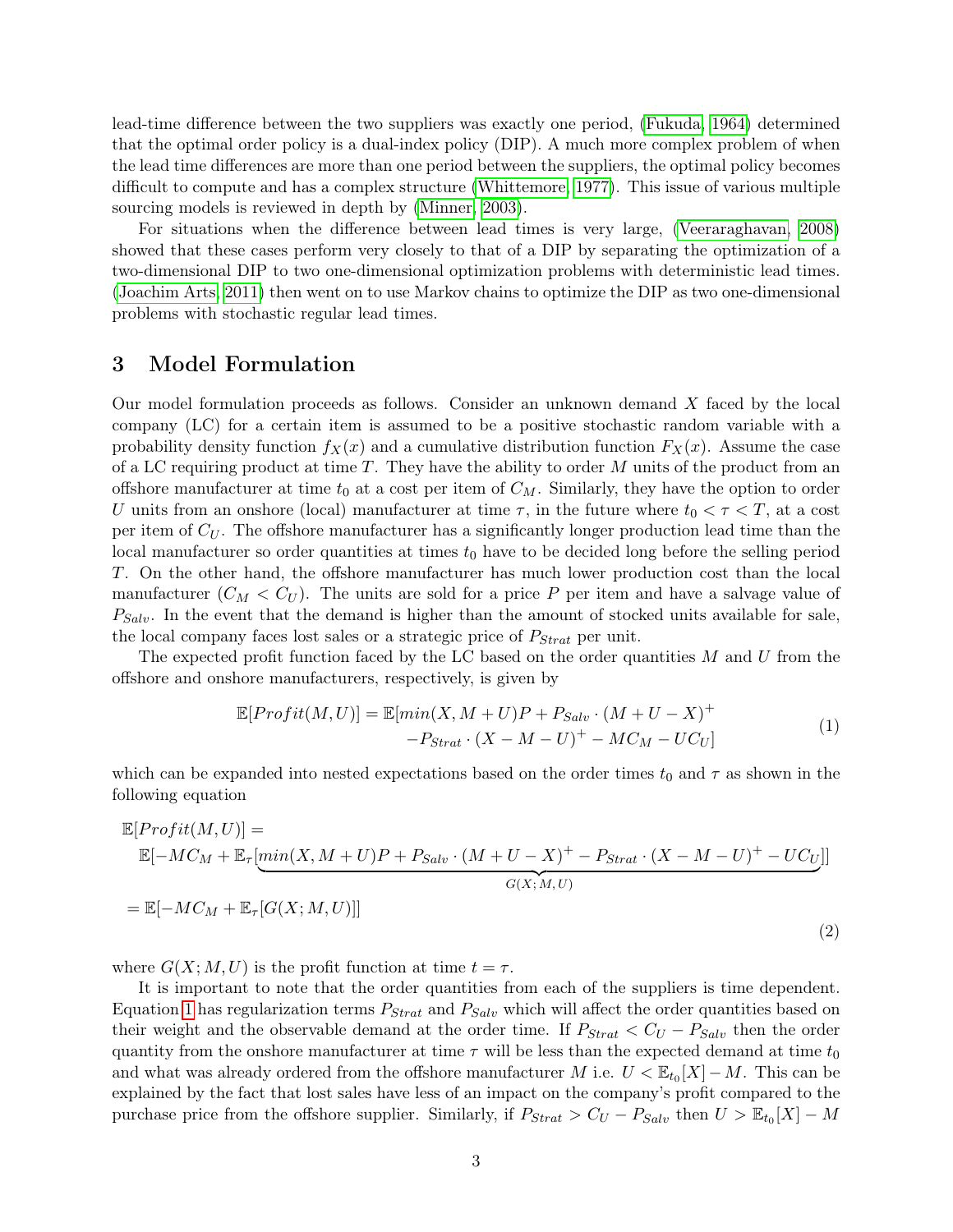and shows that the cost of ordering extra units from the offshore supplier has less of an impact than the possibility of lost sales.

Working recursively, we can maximize the profit function  $G(X; M, U)$  based on the conditional probability density function of  $X_T$  at time  $t = \tau$  and  $y = X_{\tau}$ ;  $f_{X_T|X_{\tau}}(x|y)$ . By taking the derivative of  $G(X; M, U)$  with respect to U and setting it equal to zero, the optimal onshore order quantity  $U^*$  can be determined for any value of M.

<span id="page-3-3"></span>We can rewrite  $\mathbb{E}_{\tau}[G(X; M, U)]$  as

$$
\mathbb{E}_{\tau}[G(X;M,U)] = \int_{-\infty}^{\infty} [(x, M+U)P + P_{Salv} \cdot (M+U-x)^+ - P_{Strat} \cdot (x-M-U)^+] f_{X_T|X_\tau}(x|y) dx - UC_U
$$
\n(3)

and maximize the expected profit by taking the derivative with respect to  $U$  and setting the equation equal to zero, the details of which are provided in Appendix [A.](#page-9-0) This allows us to determine the optimal onshore order quantity  $U^*$  which maximizes the overall profit at time  $t = \tau$ 

<span id="page-3-0"></span>
$$
U^* = \underbrace{F_{X_T|X_\tau}^{-1} \left( \frac{P + P_{Strat} - C_U}{P + P_{Strat} - P_{Salv}} \middle| y \right)}_{\gamma(y)} - M \equiv \gamma(y) - M. \tag{4}
$$

For convenience the term  $\gamma(y)$  is introduced to represent the inverse cumulative distribution function of  $\frac{P + P_{Strat}-C_U}{P + P_{Strat}-P_{Salv}}$  at time  $t = \tau$ . The derived  $\gamma(y)$  resembles a modified newsvendor model, and it will be used subsequently to solve for the optimal offshore order quantity  $M$ .

As expected,  $U^*$  is largely dependent on the offshore order quantity  $M$ . With that in mind, it is important to take into account that  $U^*$  in Equation [4](#page-3-0) can be negative under large values of M. This can be explained under the circumstance where the LC is short-selling the local units, since the assumption was previously made that the offshore unit cost is always less than onshore unit  $(C_M < C_U)$ . This strategy is unacceptable and a more accurate representation of  $U^*$  is

$$
U^*(y) = max(\gamma(y) - M, 0) = (\gamma(y) - M)^+.
$$
\n(5)

It is now possible to substitute the expression for  $U^*$  into Equation [1](#page-2-0) to determine the profit function at time  $t = t_0$  based on the optimal local order quantity  $U^*$ ,

<span id="page-3-1"></span>
$$
\mathbb{E}[Profit(M, U^*)] = \int_{-\infty}^{\infty} \left( -MC_M + \int_{-\infty}^{\infty} G(x; M, U^*(y)) f_{X_T|X_\tau}(x|y) dx \right) f_{X_\tau}(y) dy \tag{6}
$$

Equation [6](#page-3-1) can be reduced to (see Appendix [B\)](#page-10-0)

<span id="page-3-2"></span>
$$
\mathbb{E}[Profit] = \int_{\gamma^{-1}(M)}^{\infty} \left[ \gamma(y) \cdot (P + P_{Strat} - C_U) + \gamma(y) \cdot F_{X_T|X_\tau}(\gamma(y)|y) \cdot (P_{Salv} - P - P_{Strat}) \right. \\ \left. - P_{Strat} \cdot G(y; \gamma(y), \infty) + (P - P_{Salv}) \cdot G(y; 0, \gamma(y)) \right. \\ \left. + M \cdot (C_U - C_M) \right] f_{X_\tau}(y) dy + \int_0^{\gamma^{-1}(M)} \left[ M \cdot (P + P_{Strat} - C_M) + M \cdot F_{X_T|X_\tau}(M|y) \cdot (P_{Salv} - P - P_{Strat}) \right. \\ \left. + G(y; 0, M) \cdot (P - P_{Salv}) - P_{Strat} \cdot G(y; M, \infty) \right] f_{X_\tau}(y) dy.
$$
 (7)

The equation for  $\gamma^{-1}(M)$  is based on the underlying distribution that is used to approximate the unknown demand. Appendix [C](#page-11-0) shows an example of the derivation of  $\gamma^{-1}(M)$  for the normal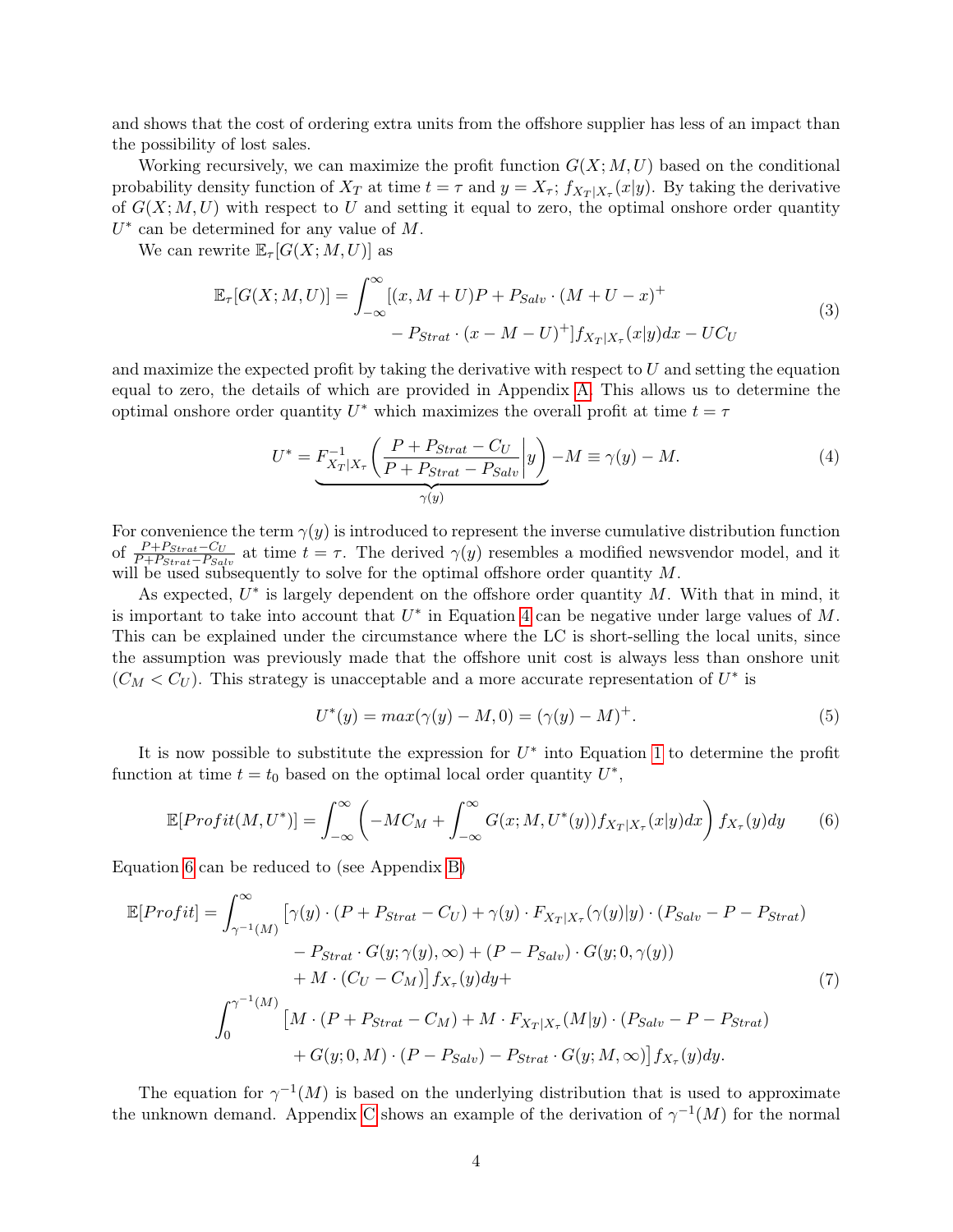distribution. Taking Equation [7;](#page-3-2) differentiating it with respect to  $M$  and and setting it equal to zero while applying the integration initiated previously provides us with a final psuedo-analytical expression for the optimal offshore order quantity  $M^*$  which can be solved using simple numerical methods or computer modeling

$$
0 = C_U - C_M + (P + P_{Strat} - C_U) \cdot F_{X_\tau}(\gamma^{-1}(M)) - (P - P_{Salv} - P_{Strat}) \int_{-\infty}^{\gamma^{-1}(M)} F_{X_T|X_\tau}(M|y) f_{X_\tau}(y) dy.
$$
\n(8)

#### 4 Results

<span id="page-4-0"></span>Preliminary results are presented in this section. Figure [1](#page-4-0) below shows the importance of choosing a distribution which best represents the expected demand of the underlying asset. Running the model, all parameters were kept constant, modifying only the stochastic process between Brownian motion and geometric Brownian motion with varying initial expected demand  $X_0$ .



Figure 1: Expected profit based on stochastic process; Brownian Motion: Drift  $= 20$ ; Volatility  $= 30$ Geometric Brownian Motion: Drift  $= 0.2$ ; Volatility  $= 0.3$  $P = 10, P_{Salv} = 3, P_{Strat} = 4, C_U = 6, C_M = 5, T = 5/12, \tau = 2/12$ 

The expected profit (contours) based on the initial expected demand and varying offshore production quantities  $(M)$  fluctuates greatly depending on the distribution used. This is especially true with increasing initial expected demand, as the contours between chosen processes begin to cross boundaries and can provide highly inaccurate results. It is imperative that the users of this model understand the expected behavior of their underlying asset either through historical experience or other stochastic processes.

Alongside, the implied drift and variance also have an effect on the expected profit. Using a Brownian motion process while modifying drift and variance, Figure [2](#page-5-0) shows a contour of the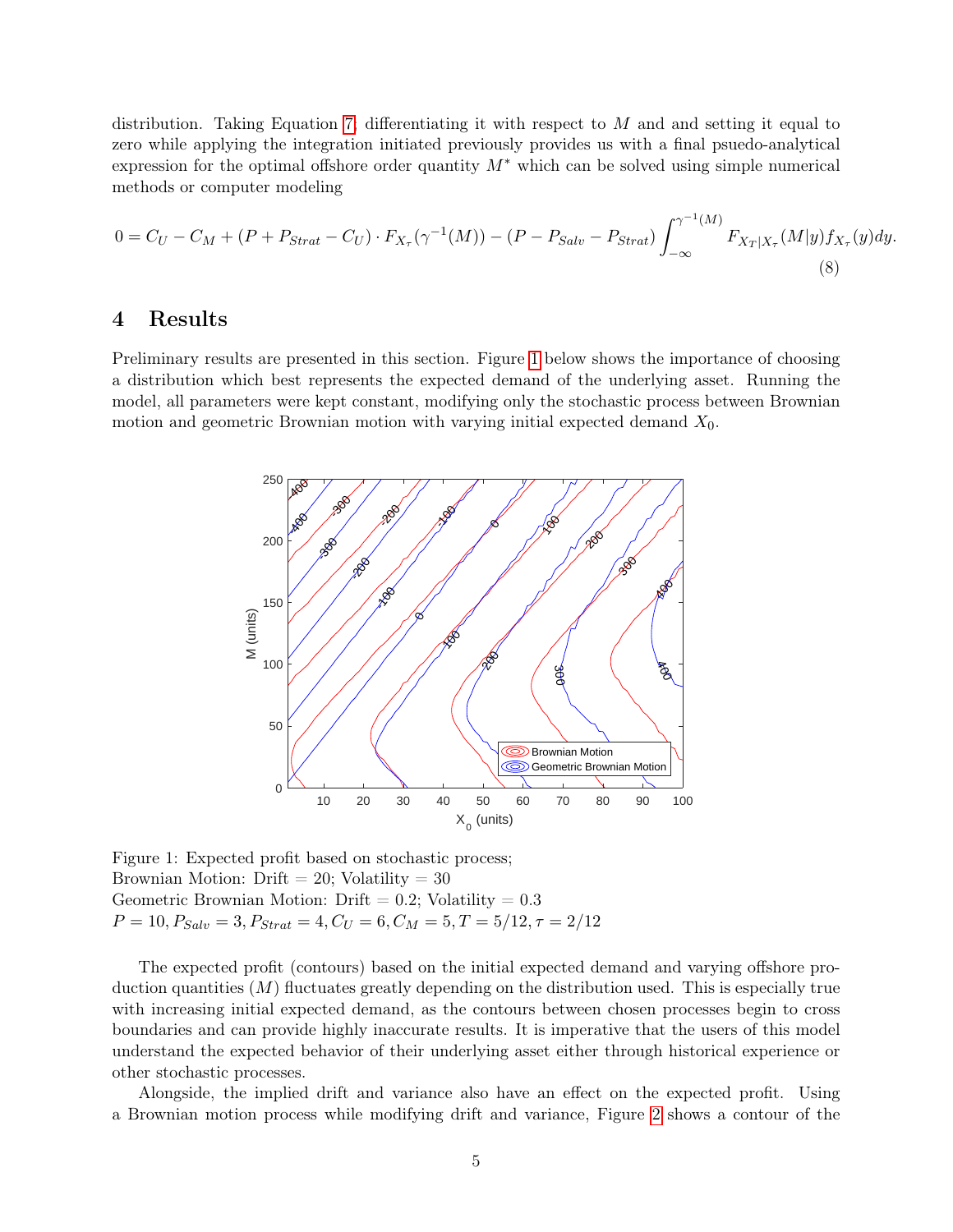<span id="page-5-0"></span>expected profit with respect to the initial expected demand  $X_0$ .



Figure 2: Effect of drift and variance on expected profit

As expected, an increase in drift will typically lead to an increase in the expected profit under constant  $X_0$  and M. This can be explained by the fact that the LC is expecting a sharper increase in demand as time progresses, as is noticed by seasonal items and much less so for year-round goods. Modification of variance affects the expected profit as well, but nowhere near to the the extent that the underlying distribution or drift do. A large variance causes disturbances and uncertainties in pinpointing the optimal offshore and onshore order quantities. However this is usually negligible compared to determining an accurate drift and stochastic process assumption.

The psuedo-analytical model does have its limitations. For example, when  $C_U = P_{Salv}$ , the expected profit is undefined and approaches infinity as visible in Figure [3a](#page-6-0) below. This behavior is expected and consistent with Equation [4](#page-3-0) as the inverse cumulative distribution function simplifies to  $F_{X\Box}^{-1}$  $X|_{X_{\tau}}^{-1}(1; y) = \infty.$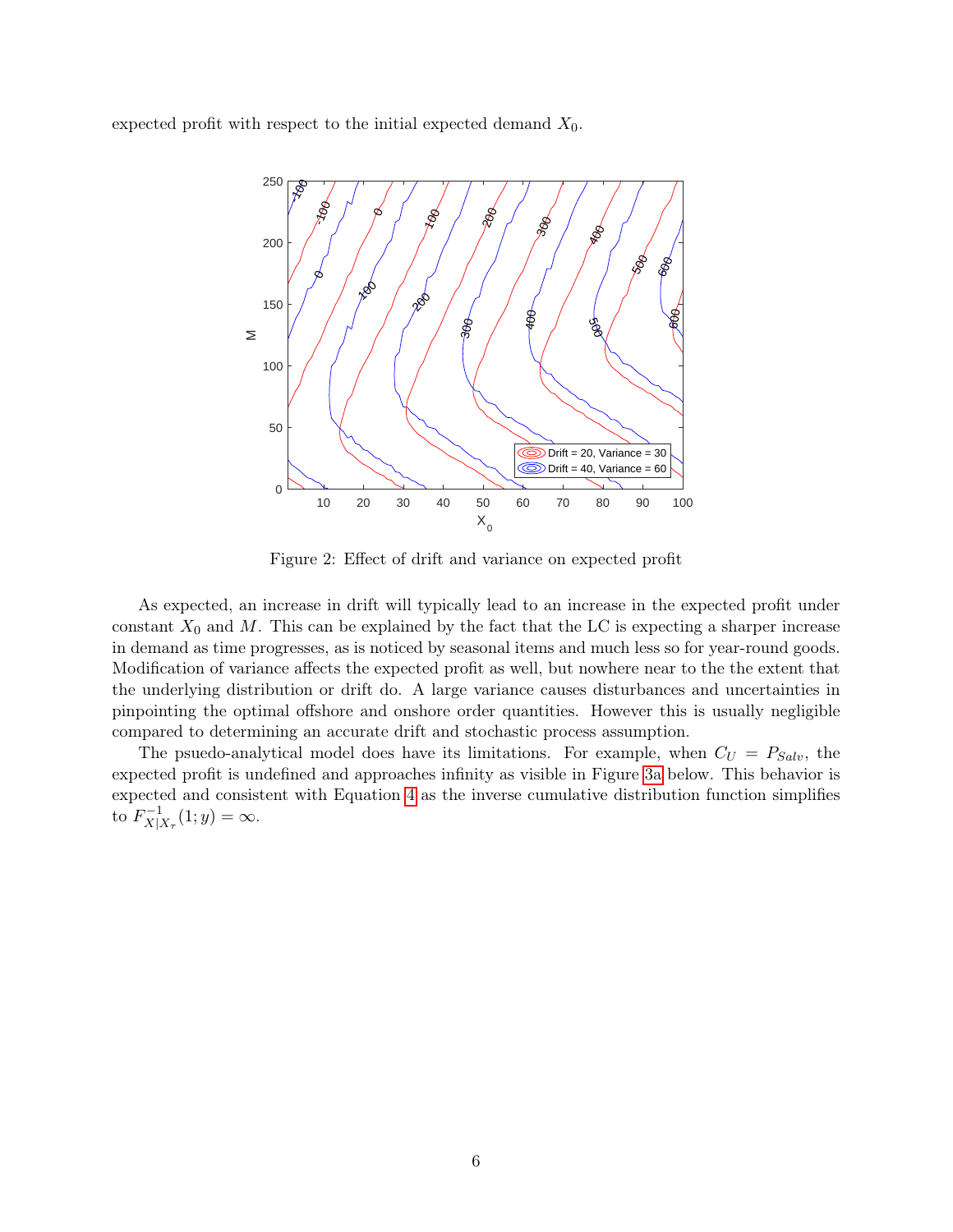<span id="page-6-0"></span>

Figure 3: Expected profit contour

For low values of  $C_U$  ( $C_U < P_{Solv}$ ), the offshore order quantity M has a much higher impact on the expected profit. When the local production cost is less than the salvage value, ordering a small quantity of units from the offshore source causes a large loss in potential profit. And as expected, it can also be seen that the offshore order quantity has little to no effect on the expected profit when the offshore and local production costs are equal  $(C_U = C_M)$ .

In contrast, the offshore production price  $C_M$  is not limited by the salvage value of the asset as shown in Figure [3b.](#page-6-0) The expected profit based on the offshore production price behaves conventionally, providing maximum profit when  $C_M$  is minimized.

The local order time  $\tau$  and end time T have little effect on the maximum expected profit as shown in Figure [4](#page-7-0) below under most circumstances. Only in the case where the local order time is equal to the the end time  $(\tau = T)$ , does the maximum expected profit drop significantly as shown by the large downward spikes in profit. This is because the time the local order is placed is typically based on the lead time set by the local manufacturer. Therefore, orders placed at a time where  $\tau = T$  cause a large decrease in maximum expected profit because the goods cannot be manufactured instantaneously and the LC is effectively not taking advantage of the hedging option.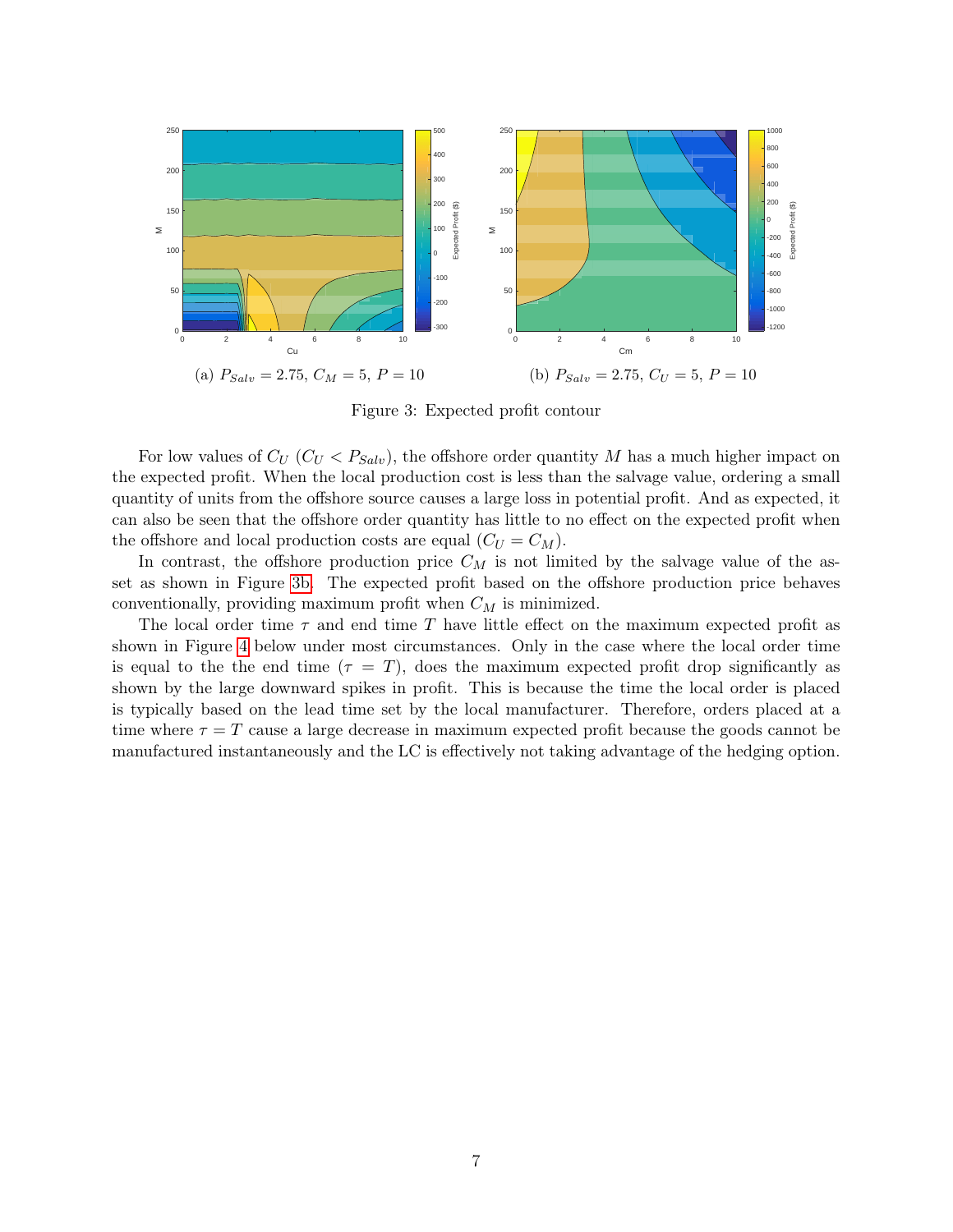<span id="page-7-0"></span>

Figure 4: Maximum expected profit;  $C_U = 5, \tau = 0: \frac{5}{12}, T = \frac{5}{12} : 1$ 

Conversely, the maximum expected profit is stagnating once  $C_M = C_U$ . As noted before, this behavior is predicted because the LC would instead then choose the option to attain all of their goods from the local manufacturer. Once it does become profitable for the LC to acquire a portion of their assets from the offshore manufacturer  $(C_M > C_U)$ , we see the maximum expected profit increase; creating a larger profit margin at each index of  $C_M$ .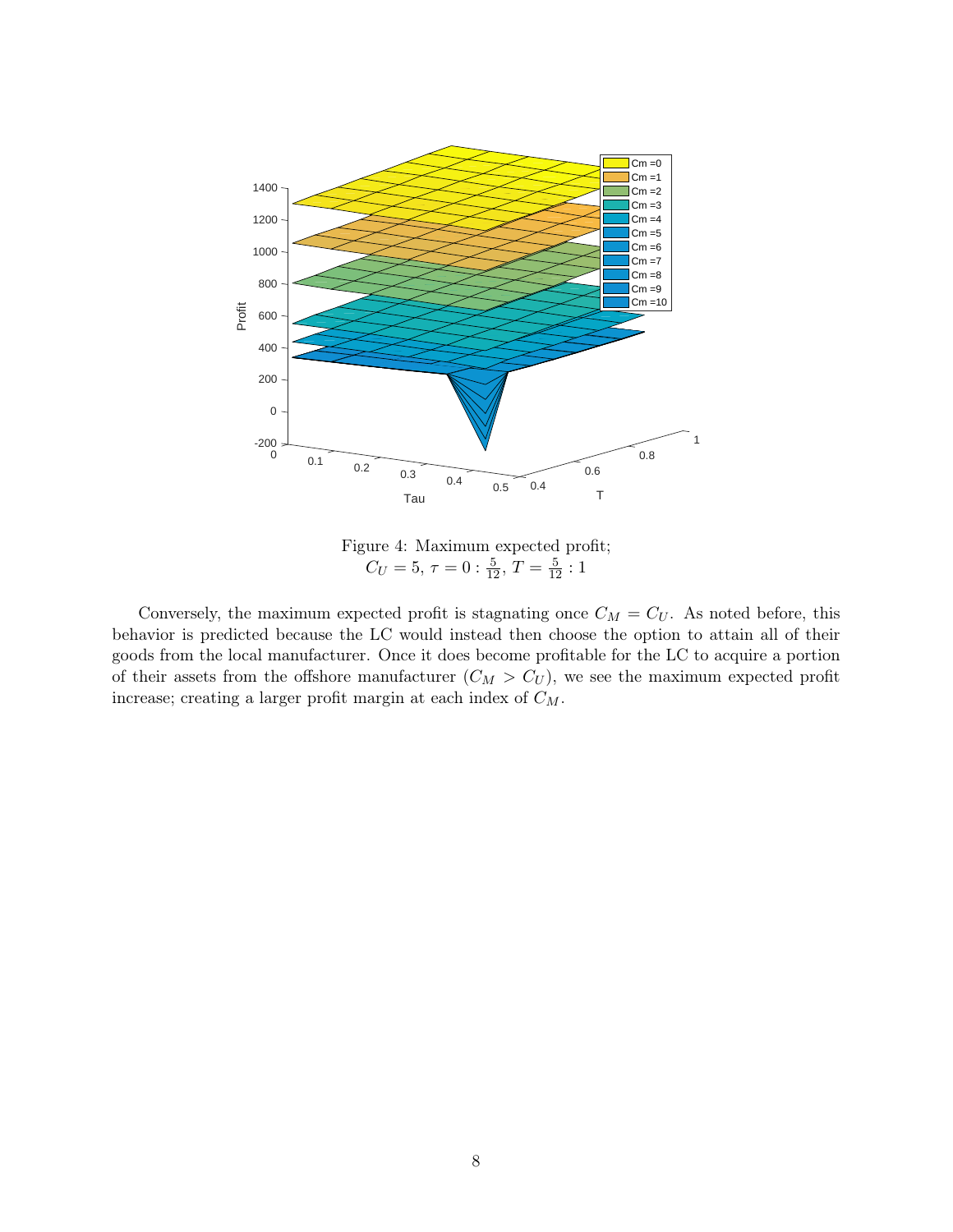#### References

- <span id="page-8-2"></span>Anastasios Xanthopoulos, Dimitrios Vlachos, E. I. (2011). Optimal newsvendor policies for dualsourcing supply chains: A disruption risk management framework. Computers and Operations Research, (39):350–357.
- <span id="page-8-7"></span>Barankin, E. (1961). A delivery-lag inventory model with an emergency provision (the single-period case). Naval Research Logistics Quarterly, 8:285–311.
- <span id="page-8-8"></span>Fukuda, Y. (1964). Optimal policies for the inventory problem with negotiable leadtime. Management Science, 10:690–708.
- <span id="page-8-12"></span>Joachim Arts, Marcel van Vuuren, G. K. (2011). Efficient optimization of the dual-index policy using markov chains. IIE Transactions, 43:604–620.
- <span id="page-8-3"></span>Keren, B. (2009). The single-period inventory problem: Extension to random yield from the perspective of the supply chain. Omega,  $(37):801-810$ .
- <span id="page-8-0"></span>K.J. Arrow, T. Harris, J. M. (1951). Optimal inventory policy. Econometrica.
- <span id="page-8-4"></span>Lei Shu, Feng Wu, J. N. L. K. C. (2015). On the risk-averse procurement strategy under unreliable supply. Computers and Industrial Engineering, (84):113–121.
- <span id="page-8-1"></span>Mahmut Parlar, D. P. (1996). Inventory models of future supply uncertainty with single and multiple suppliers. Naval Research Logistics, 43(191-210).
- <span id="page-8-10"></span>Minner, S. (2003). Multiple-supplier inventory models in supply chain management: a review. International Journal of Production Economics, 81-82:265–279.
- <span id="page-8-5"></span>Tang, C. S. (2006). Perspectives in supply chain risk management. Int. J. Production Economics, (103):451–488.
- <span id="page-8-11"></span>Veeraraghavan, S., S.-W. A. (2008.). Now or later: dual index policies for capacitated dual sourcing systems. Operations Research, 56:850âĂŞ864.
- <span id="page-8-9"></span>Whittemore, A.S., S.-S. (1977). Optimal inventory under stochastic demand with two supply options. SIAM Journal on Applied Mathematics, 32:293–305.
- <span id="page-8-6"></span>William Ho, Tian Zheng, H. Y. S. T. (2015). Supply chain risk management: a literature review. International Journal of Production Research, 53(16):5031–5069.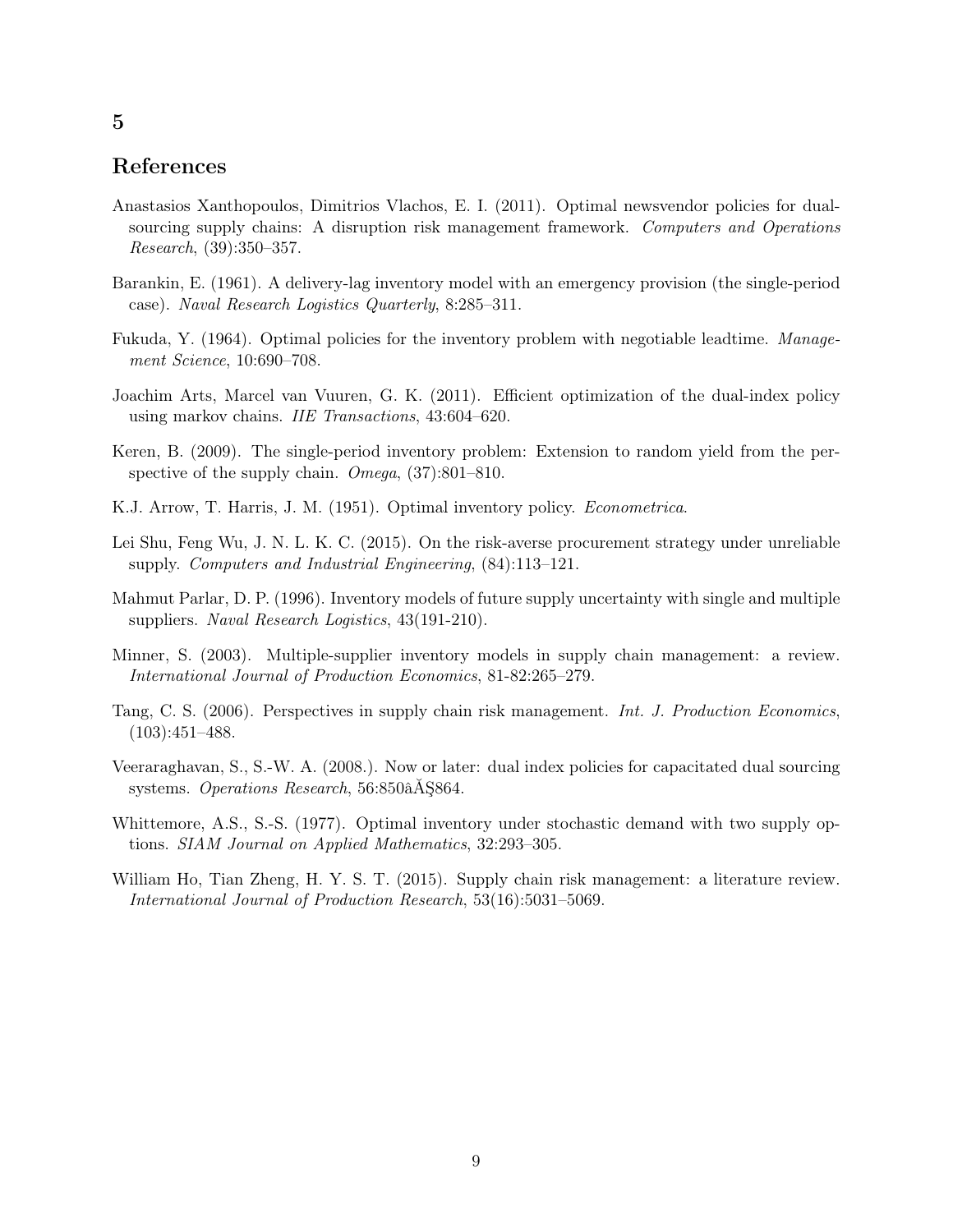# Appendices

## <span id="page-9-0"></span>A Supplementary Derivation of U\*

Equation [3](#page-3-3) can be separated into sections  $A1 - A4$  as follows:

$$
A1 = \int_{-\infty}^{\infty} \left( 1_{x < M+U} \cdot x + 1_{x > M+U} \cdot (M+U) \right) \cdot P \cdot f_{X_T|X_\tau}(x|y) dx,
$$
\n(9)

$$
\frac{dA1}{dU} = \int_{\infty}^{\infty} 1_{x>M+U} \cdot P \cdot f_{X_T|X_\tau}(x|y) dx
$$

$$
= \int_{M+U}^{\infty} P \cdot f_{X_T|X_\tau}(x|y) dx
$$
\n(10)

$$
= P \cdot (1 - F_{X_T|X_\tau}(M + U|y)),
$$

$$
A2 = \int_{-\infty}^{\infty} P_{Salv} \cdot 1_{x < M+U} \cdot (M+U-x) \cdot f_{X_T|X_\tau}(x|y) dx,
$$
\n(11)

$$
\frac{dA2}{dU} = \int_{\infty}^{\infty} P_{Salv} \cdot 1_{x < M+U} \cdot f_{X_T|X_\tau}(x|y) dx
$$
  
= 
$$
\int_{0}^{M+U} P_{Salv} \cdot f_{X_T|X_\tau}(x|y) dx
$$
  
= 
$$
P_{Salv} \cdot F_{X_T|X_\tau}(M+U|y),
$$
 (12)

$$
A3 = \int_{-\infty}^{\infty} P_{Strat} \cdot 1_{x>M+U} \cdot (x - M - U)) \cdot f_{X_T|X_\tau}(x|y) dx, \tag{13}
$$

$$
\frac{dA3}{dU} = -\int_{\infty}^{\infty} P_{Strat} \cdot 1_{x>M+U} \cdot f_{X_T|X_\tau}(x|y) dx
$$

$$
= -\int_{M+U}^{\infty} P_{Strat} \cdot f_{X_T|X_\tau}(x|y) dx
$$
\n(14)

$$
=-\ P_{Strat}\cdot(1-F_{X_T|X_\tau}(M+U|y)),
$$

$$
A4 = U C_U,\tag{15}
$$

$$
\frac{dA4}{dU} = C_U,\tag{16}
$$

where  $F_{X_T|X_\tau}(M+U|y)$  is the cumulative distribution function of X at time  $t = \tau$  and  $y = X_\tau$ .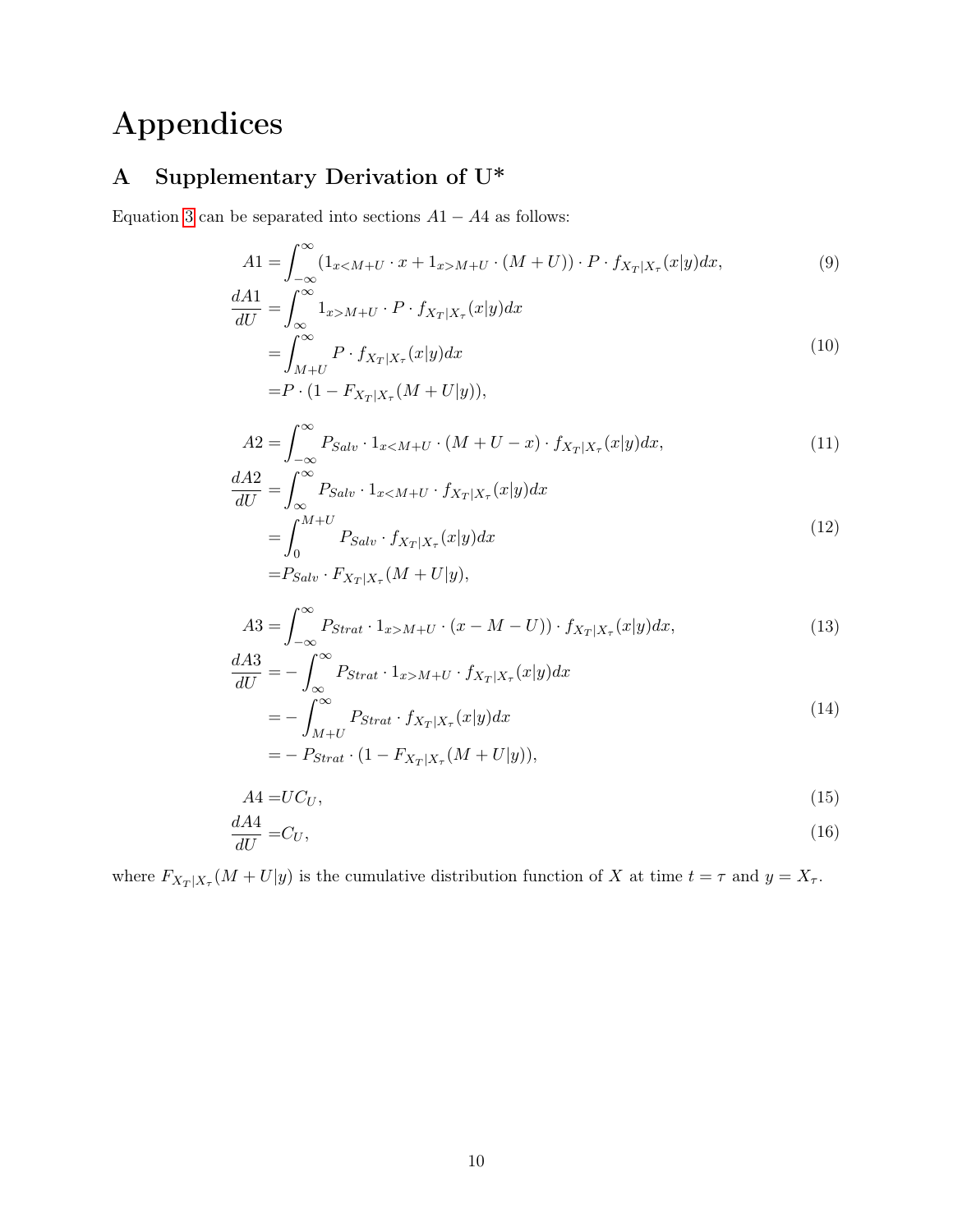### <span id="page-10-0"></span>B Reduction of Equation [6](#page-3-1)

Similar to the derivation of  $U^*$ , Equation [6](#page-3-1) can be separated into

<span id="page-10-1"></span>
$$
B_{1} = \int_{0}^{\infty} (1_{x < M+U} \cdot x + 1_{x > M+U} \cdot (M+U)) \cdot P \cdot f_{X_{T}|X_{\tau}}(x|y) dx,
$$
  
\n
$$
B_{2} = \int_{0}^{\infty} (1_{x < M+U} \cdot (M+U-x)) \cdot P_{Salv} \cdot f_{X_{T}|X_{\tau}}(x|y) dx,
$$
  
\n
$$
B_{3} = \int_{0}^{\infty} (1_{x > M+U} \cdot (x - (M+U))) \cdot P_{Strat} \cdot f_{X_{T}|X_{\tau}}(x|y) dx,
$$
  
\n
$$
B_{4} = \begin{cases} -MC_{M} - (\gamma(y) - M)C_{U} & \text{if } \gamma(y) \ge M \\ -MC_{M} & \text{if } \gamma(y) < M. \end{cases}
$$
\n(17)

Appropriate boundary conditions can now be applied to the functions in Equation [17,](#page-10-1) as can be seen for B1:

B<sup>1</sup> = Z <sup>∞</sup> 0 (1x<M+<sup>U</sup> · x + 1x>M+<sup>U</sup> · (M + U)) · P · fX<sup>T</sup> <sup>|</sup>X<sup>τ</sup> (x|y)dx 1x<M+(γ(y)−M)<sup>+</sup> → ( 1x<γ(y) if γ(y) ≥ M 1x<M if γ(y) < M = 1γ(y)>M · 1x<γ(y) + 1γ(y)<M · 1x<M M γ(y) x γ(y) M x 1x>M+(γ(y)−M)<sup>+</sup> = 1γ(y)>M ∗ 1x>γ(y) + 1γ(y)<M ∗ 1x>M M γ(y) x γ(y) M x ∴ B<sup>1</sup> =P Z <sup>γ</sup>(y) 0 x ∗ fX<sup>T</sup> <sup>|</sup>X<sup>τ</sup> (x|y)dx + Z <sup>∞</sup> γ(y) γ(y) ∗ fX<sup>T</sup> <sup>|</sup>X<sup>τ</sup> (x|y)dx if γ(y) ≥ M Z <sup>M</sup> 0 x · fX<sup>T</sup> <sup>|</sup>X<sup>τ</sup> (x|y)dx + Z <sup>∞</sup> M M · fX<sup>T</sup> <sup>|</sup>X<sup>τ</sup> (x|y)dx if γ(y) < M. (18)

Applying a similar process, functions B2 and B3 simplify to

<span id="page-10-4"></span><span id="page-10-3"></span><span id="page-10-2"></span>
$$
B_2 = P_{Salv} \begin{cases} \int_0^{\gamma(y)} (\gamma(y) - x) \cdot f_{X_T|X_\tau}(x|y) dx & \text{if } \gamma(y) \ge M \\ \int_0^M (M - x) \cdot f_{X_T|X_\tau}(x|y) dx & \text{if } \gamma(y) < M \end{cases}
$$
\n
$$
B_3 = P_{Strat} \begin{cases} \int_{\gamma(y)}^\infty (x - \gamma(y)) \cdot f_{X_T|X_\tau}(x|y) dx & \text{if } \gamma(y) \ge M \\ \int_M^\infty (x - M) \cdot f_{X_T|X_\tau}(x|y) dx & \text{if } \gamma(y) < M. \end{cases}
$$
\n(20)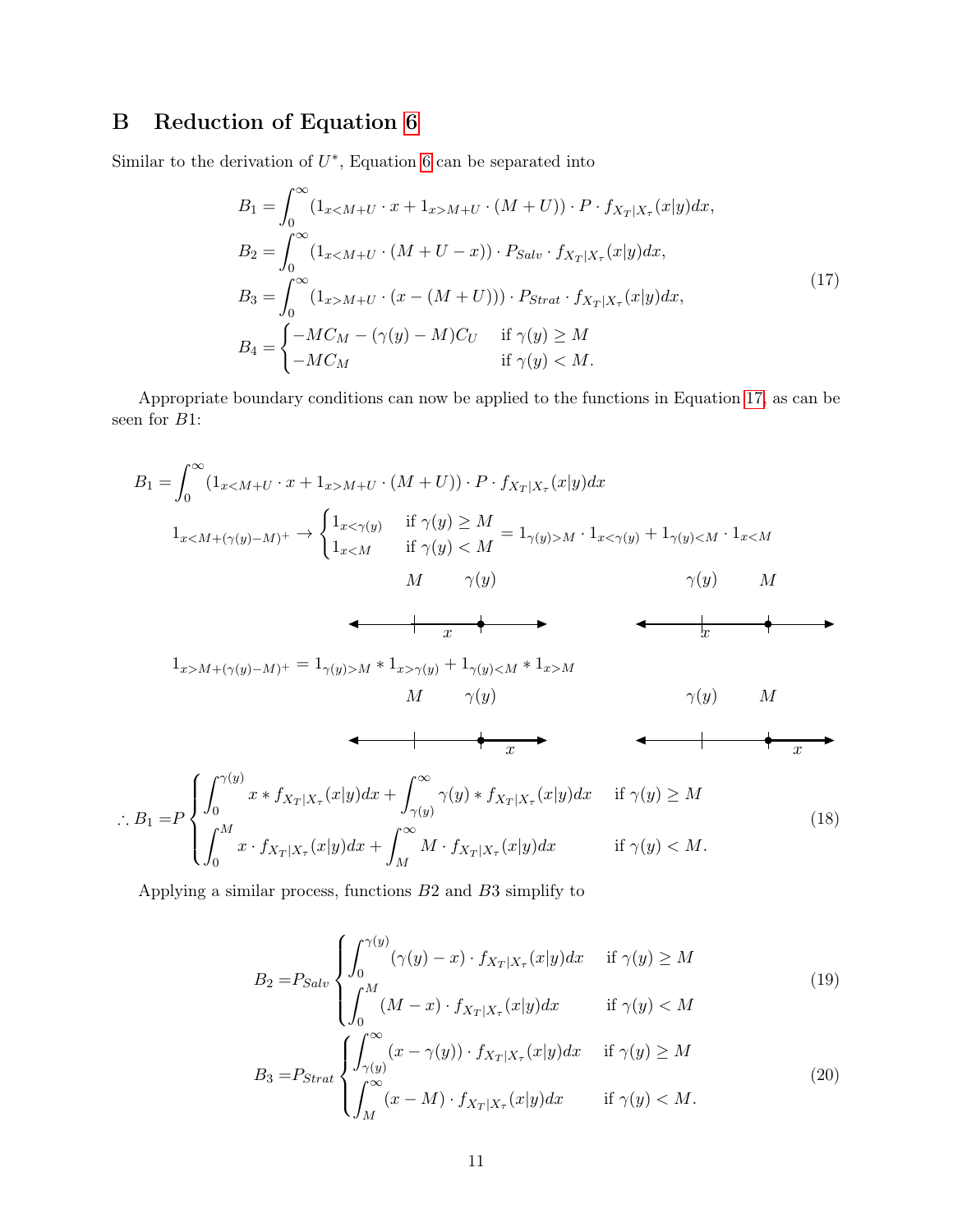By defining  $G(y; a, b) = \int_a^b x f_{X_T|X_\tau}(x|y) dx$  we are able simplify

$$
\int_0^{\gamma(y)} (\gamma(y) - x) \cdot f_{X_T | X_\tau}(x|y) dx = \gamma(y) \cdot F_{X_T | X_\tau}(\gamma(y)|y) - G(y; 0, \gamma(y)); \tag{21}
$$

and apply this to Equations [18,](#page-10-2) [19,](#page-10-3) and [20](#page-10-4) to reduce them to

$$
\therefore B_1 = P \begin{cases} G(y; 0, \gamma(y)) + \gamma(y) \cdot (1 - F_{X_T|X_\tau}(\gamma(y)|y)) & \text{if } \gamma(y) \ge M \\ G(y; 0, M) + M \cdot (1 - F_{X_T|X_\tau}(M|y)) & \text{if } \gamma(y) < M \end{cases}
$$
\n(22)

$$
\therefore B_2 = P_{Salv} \begin{cases} \int_0^{\gamma(y)} (\gamma(y) - x) \cdot f_{X_T|X_\tau}(x|y) dx & \text{if } \gamma(y) \ge M \\ \int_0^M (M - x) \cdot f_{X_T|X_\tau}(x|y) dx & \text{if } \gamma(y) < M \end{cases}
$$
\n
$$
= P_{Salv} \begin{cases} \gamma(y) \cdot F_{X_T|X_\tau}(\gamma(y)|y) - G(y; 0, \gamma(y)) & \text{if } \gamma(y) \ge M \\ M \cdot F_{X_T|X_\tau}(M|y) - G(y; 0, M) & \text{if } \gamma(y) < M \end{cases}
$$
\n(23)

$$
\therefore B_3 = P_{Strat} \begin{cases} \int_{\gamma(y)}^{\infty} (x - \gamma(y)) \cdot f_{X_T|X_\tau}(x|y) dx & \text{if } \gamma(y) \ge M \\ \int_{M}^{\infty} (x - M) \cdot f_{X_T|X_\tau}(x|y) dx & \text{if } \gamma(y) < M \end{cases}
$$
  
\n
$$
= - P_{Strat} \begin{cases} \gamma(y)[1 - F_{X_T|X_\tau}(\gamma(y)|y)] - \int_{\gamma(y)}^{\infty} (x) \cdot f_{X_T|X_\tau}(x|y) dx & \text{if } \gamma(y) \ge M \\ M[1 - F(M); y)] - \int_{M}^{\infty} (x) \cdot f_{X_T|X_\tau}(x|y) dx & \text{if } \gamma(y) \ge M \end{cases}
$$
  
\n
$$
= - P_{Strat} \begin{cases} \gamma(y) - \gamma(y) \cdot F_{X_T|X_\tau}(\gamma(y)|y) - G(y; \gamma(y), \infty) & \text{if } \gamma(y) \ge M \\ M - M \cdot F_{X_T|X_\tau}(M|y) - G(y; M, \infty) & \text{if } \gamma(y) < M \end{cases}
$$
  
\n(25)

which can be substituted back into the original equation and reduced to the form presented in Equation [7.](#page-3-2)

### <span id="page-11-0"></span>C Derivation of  $\gamma^{-1}(M)$

$$
F(M + U^*(y), y) = \frac{P + P_{Strat} - C_U}{P + P_{Strat} - P_{Salv}}
$$

$$
\frac{1}{2} + \frac{1}{2} erf\left(\frac{M + U^*(y) - y}{\sigma\sqrt{2}}\right) = \frac{P + P_{Strat} - C_U}{P + P_{Strat} - P_{Salv}}
$$

$$
U^*(y) = \underbrace{y + \sigma\sqrt{2} * erf^{-1}\left[2\left(\frac{P + P_{Strat} - C_U}{P + P_{Strat} - P_{Salv}}\right) - 1\right]}_{\gamma(y)} - M
$$